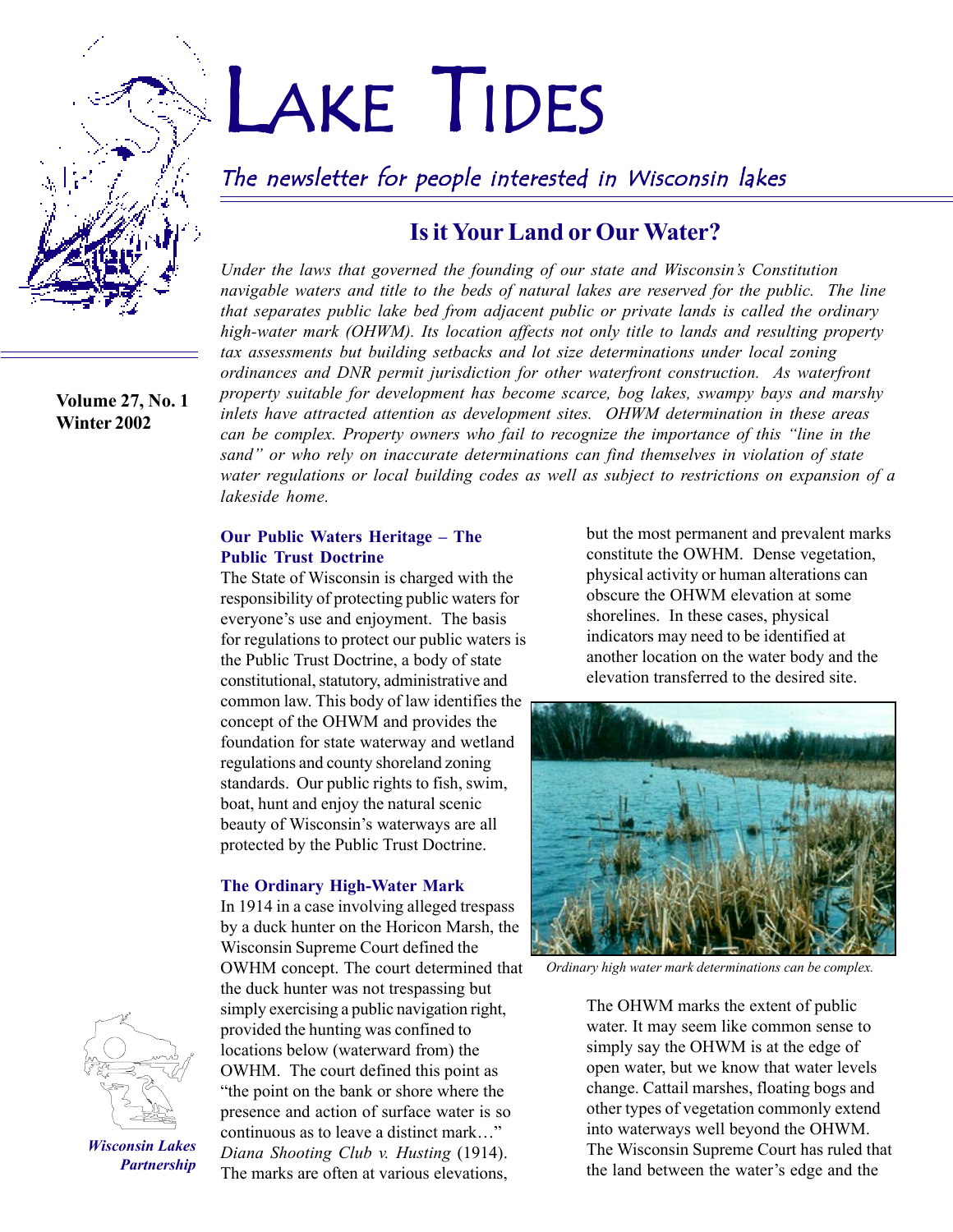OHWM need not be navigable to be held in the public trust. "If the land is part of a navigable lake, then the fact that the specific area cannot be navigated is irrelevant...lakebed may be heavily vegetated by plants rising far above the water.<sup>"</sup> State *of Wisconsin v. Trudeau* (1987).

Many of us in the Northwoods have walked on a floating bog. It's like stepping on a waterbed and you can poke your walking stick or canoe paddle through the mat of vegetation to find water below. Taking away the aquatic or wetland vegetation would leave you standing or floating in the water, clearly on the bed of the adjacent lake, river or

stream. In other cases the bed of a waterway beneath the vegetation is much drier.

#### **How are OHWM determinations made?**

Only a small number of properties have shoreline features that make OHWM determination difficult. Determining the

OHWM elevation along a shoreline with a wetland fringe may be complicated and may require the consideration of many factors including lake mechanics and wave energy, wetland evolution and function, soil types and water level history. The good news is that a minority of properties have shoreline features that make for a difficult OHWM determination. The vast majority of OHWM determinations are relatively straightforward, and can be easily and correctly identified by finding the distinct marks which show the regular action of water against the bank. Local county zoning staff make many OHWM determinations, including those that involve wetland-fringed lake shores. For the relatively small number of complex settings which involve a more difficult and technical determination, county staff may call on DNR water management specialists to provide assistance in an official determination of the OHWM.



If you plan to construct a house or build an addition at your waterfront property, you'll need to know where the OHWM is located so you can plan to meet required building setbacks. Count y shoreland zoning ordinances typically authorize zoning department staff to determine the OHWM in the course of reviewing property for building, sanitary, and land use permits. DNR water management specialists make OHWM determinations when reviewing applications for state waterway and wetland permits or when determining if a state permit is needed. DNR provides assistance to county zoning



staff when requested and provides training to local county zoning staff to ensure accurate and consistent determinations.

*the boundary between private and public property.*

#### **What rights does the public have below the OHWM?**

Our public waters belong to everyone, and any member of the public can use them provided they stay in the water and do not trespass on private property. When water levels are low, the adjacent landowner has the exclusive right to use the exposed lakebed, so a good rule of thumb is to "keep your feet wet". Of course access to public waters must be obtained legally, for example through public lands, a boat landing or a public highway. If the property surrounding a landlocked lake is held by private owners, then access to the lake must be gained by obtaining the landowner's consent or by flying into the lake with a seaplane or similar craft.

In 1974, the Supreme Court stated "A riparian" owner has a qualified right to the land between the actual water level and the ordinary high-water mark; he may exclude the public therefrom, but may not interfere with the rights of the public for navigation

*The vast majority of OHWM determinations are relatively straightforward, and can be easily and correctly identified by finding the distinct marks which show the regular action of water against the*



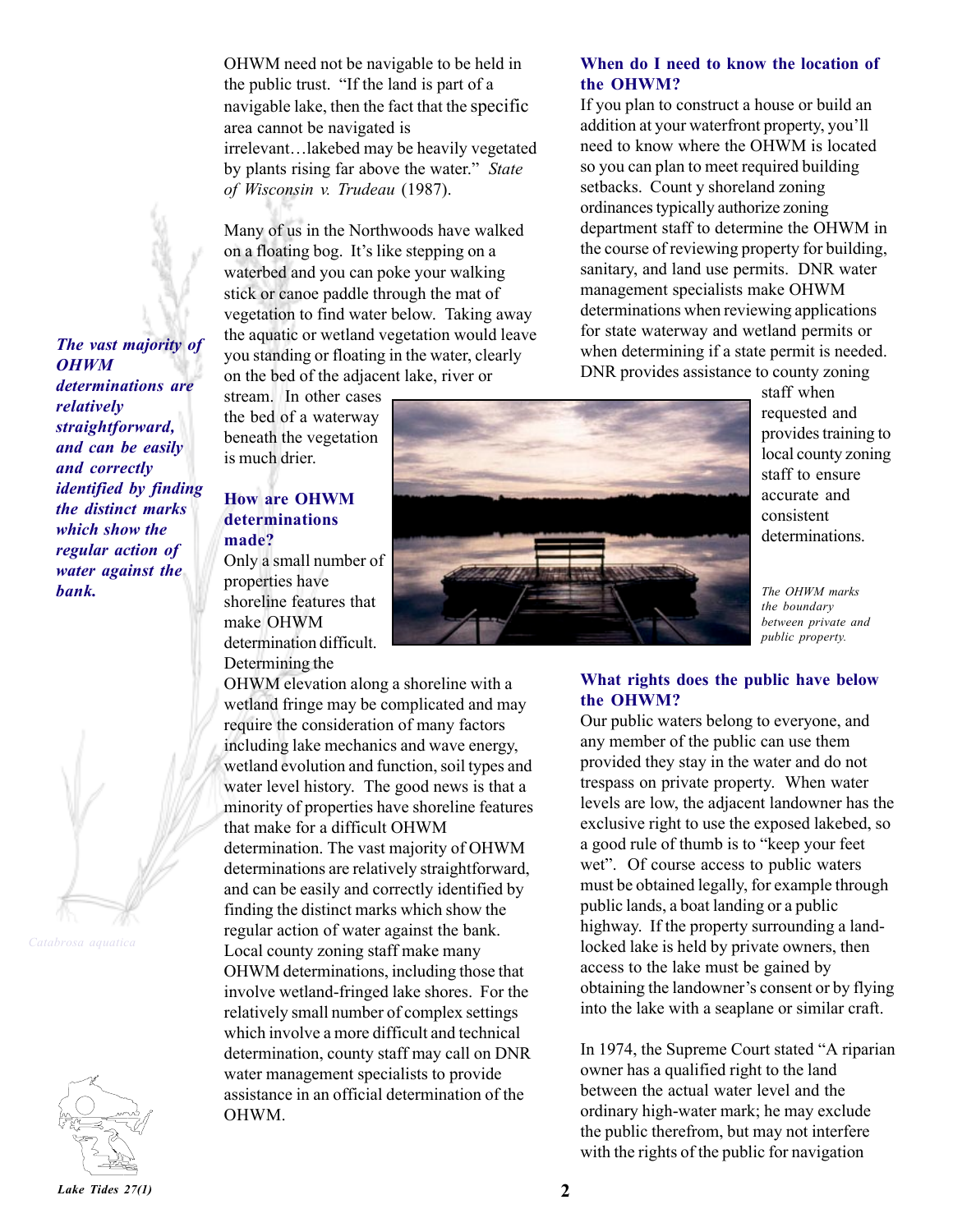purposes.î *State v. Mcfarren* (1974). This means the public cannot use exposed lakebed or wetlands below the OHWM without the waterfront owner's permission, unless actually navigating in the water or portaging an obstruction.

#### What can I do if I'm paying property tax **on lakebed?**

The state holds in trust the beds under natural navigable lakes or all of the area below the OHWM elevation. Ownership of the beds of flowages varies with circumstances, but public rights in the water remain regardless of who owns the lakebed. The beds of all rivers and streams are owned by the adjacent riparian landowner to the center or thread of the stream.

A significant amount of Wisconsin case law has been developed relating to the ownership of lakebeds. Lakebed ownership issues can arise when lakefront properties are sold or subdivided and resurveyed. Historically, many riparian property surveys followed the water's edge, not the OHWM. While a number of local governments now require surveys to identify the OHWM, not all do, and even some recent surveys may show property boundaries following the water's edge rather than the OHWM. Where an identified OHWM differs from the survey or deed,

property owners are encouraged to bring the discrepancy to the attention of their assessor and discuss an adjustment of their land assessment.



*The Public Trust Doctrine protects the public's right to fish in Wisconsin waters.*

#### **Where do I get more information?**

More information on water law is available from the DNR's website at http:// www.dnr.state.wi.us/org/water/fhp/waterway/ index.htm. You can also contact Liesa Nesta at (608)266-2997 or Dale Lang at (715)365- 8926 for statewide waterway issues.

*By Liesa Nesta, Statewide Waterway/Wetland Policy Coordinator, WDNR and Dale Lang, Regional Aquatic Habitat Protection Coordinator,WDNR. Contributions from Michael Dresen, Director, Center for Land Use Education, UW-Extension, UW-Stevens Point.*

#### **Wisconsin Lake Stewardship Awards**

The Wisconsin Lake Stewardship award recognizes individuals and groups whose outstanding contributions of time and effort have made a positive difference in the well-being of Wisconsin's lakes. This year we will be adding youth and business leadership to the present categories of awards. Winners of this prestigious award will join a distinguished group of lake leaders that have made their mark on Wisconsin lakes. Please include the following items with your nomination:

- Letter of recommendation from the sponsor.
- Three letters of support from individuals representing varied interests.
- Supporting information in the form of letters, newspaper articles and other materials that support the nomination.

Winners of the Lake Stewardship award are evaluated based on the following criteria:

- Participation in a diverse range of activities.
- Demonstration of benefits to a lake or lakes and a willingness to share skills and information.
- ï A commitment to developing relationships and teaching others about lake stewardship.

Submit your nominations to UWEX-Lakes, 1900 Franklin St., College of Natural Resources, UW-Stevens Point, Stevens Point, WI 54481 by February 15, 2002.

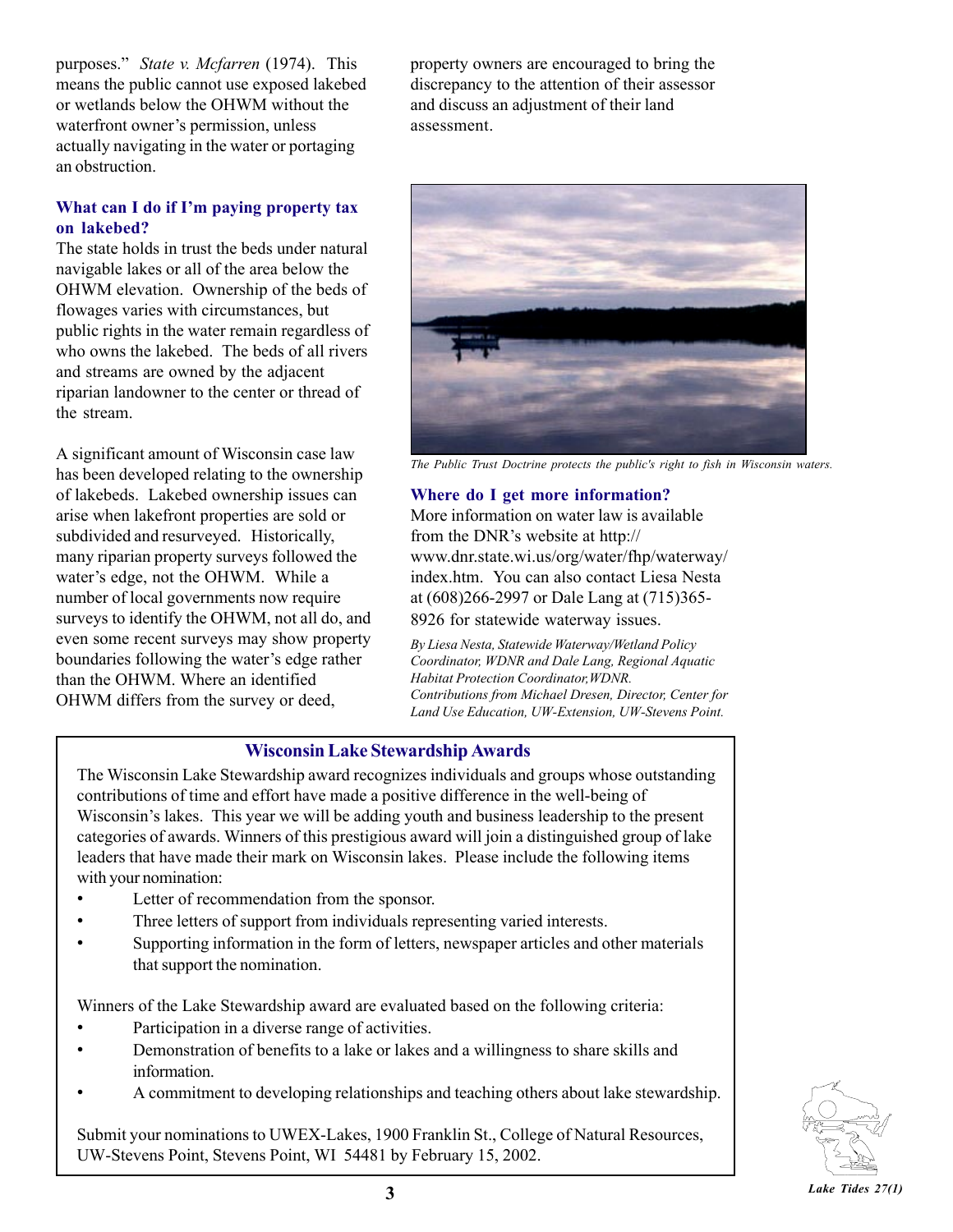## *Biocomplexity and Lake Stewardship*

*Most owners still do not realize that wood removal may be one of the biggest factors in declining fishing success.*

Have you ever played the string game, Cat's Cradle? Using a simple loop of string stretched between hands and wound around fingers, you can form string figures of great complexity and unpredictable patterns. But one slip of a pinky here or a thumb there and the intricate design fails. Ecosystems, and especially lake-forest ecosystems in which humans are so intimately involved, always remind me of a Cat's Cradle. Humans love to be near water but we may have more impact than we know and some of the strings may be slipping from our fingers.

Researchers at the University of Wisconsin-Madison are hoping to gauge the stability of



*Rusty crayfish are the bad boys of the lake bottom.*

our northern forest/lake ecosystems and how vulnerable they are to human influence. Their ambitious project, "Biocomplexity and Divergent Dynamics: Complex Interaction of Riparian Land, People and Lakes" is in its second year of funding from the National Science Foundation. The field work is driven by computer models of lake processes, and one goal of the field work is to find out whether the models are correct. This project focuses on two issues: the interactions of fish and submersed wood and the interactions between fish, crayfish and macrophytes or lake weeds. In order to explore these interactions and relationships, researchers are conducting a cross-lake comparison and two whole-lake experiments.

The research is being conducted near the University of Wisconsin's Trout Lake Station in Boulder Junction. In the cross-lake

comparison, up to fifty lakes will be grouped into four combinations of high or low nutrient levels and high or low human development. On the fourteen lakes examined so far, investigators have begun to look at all of the players involved in these interactions: fish species, population numbers and age structures; macrophyte species and density; shoreline vegetation including private property (where permitted); fallen trees; crayfish; angler habits; and lakeshore homeowners' attitudes and activities.

One key research area is the relationship between fish and fallen trees and the homeowner's tendency to remove the wood

> from the shore. Earlier studies indicated that submersed logs in lakes are critical for healthy fish communities. Anglers living and fishing on a lake may know that the best fishing is near fallen trees; yet most will still go home to their lake property and tidy up their shorelines by removing "messy" logs that have fallen into the water. In addition, homeowners will often clear the forest near the shore so that no more timber will ever have the opportunity to fall into the lake. Most owners still do not

realize that wood removal may be one of the biggest factors in declining fishing success. Researchers hope to learn more about how homeowners and lake associations figure into the fish-submersed wood connection in the cross-lake analysis.

In order to further test the importance of fallen trees for fish, all of the submersed wood will be removed from half of Little Rock Lake where a plastic split from another experiment had already divided the lake in half. Woody habitat will be added to Spruce Lake, a lake with little natural submersed wood. Researchers are testing whether they will see decreases in fish numbers and gaps in the age structure, such as fewer young fish, in the wood-free lake and a flourishing fish community where wood is added.

Another aspect of the project recognizes that exotic species have invaded many lakes, usually with human help, often destroying native communities. Rusty crayfish are the

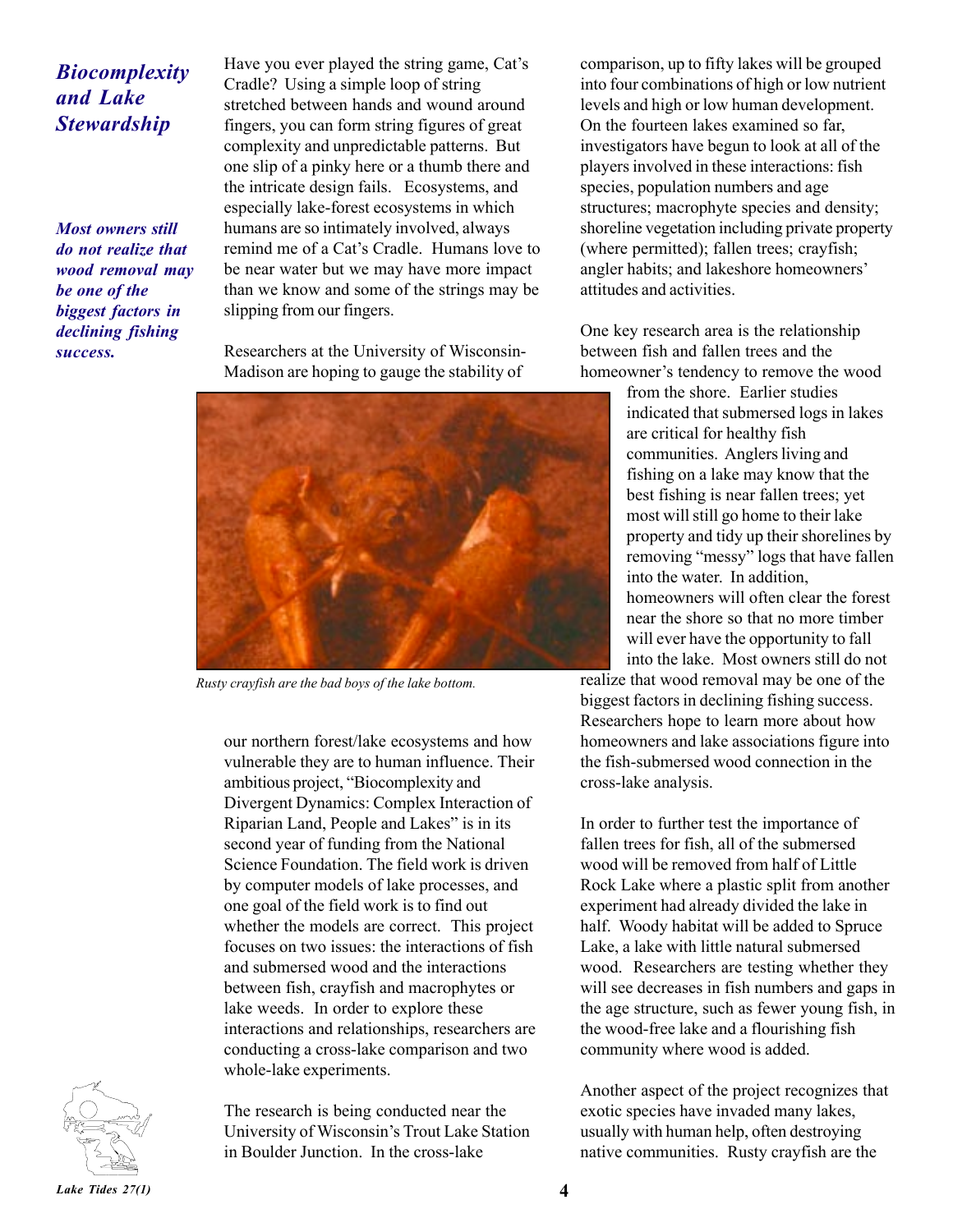lake's bad boys of the bottom. First, rusties out-compete and eventually eliminate our native crayfish. Second, unlike our native crayfish, rusty crayfish can become too big to be eaten by fish predators. Third, rusty crayfish eat fish eggs. Fourth, and probably most important to the ecosystem, rusties are the lawnmowers of the lake bottom, clipping and denuding even the weediest lakebed and devastating a lake's fishery by eliminating the fish habitat provided by the macrophytes. Like the rusty crayfish, the smelt is another marauding invader. This fish is also here courtesy of humans and effectively outcompetes and replaces the native perch fishery within a few years of its introduction.

 If large rusties and most of the smelt could be removed, the aquatic plant beds and native fish might return and be able to hold their own. In an audacious plan, investigators will test this idea by removing as many of the rusty crayfish and smelt as they can from Sparkling Lake. They will accomplish this by catching crayfish directly in crayfish traps,

#### **Adopt-A-Lake Activity Manual**

The Adopt-A-Lake program prides itself in assisting communities develop a personalized lake project for youth and adults.

Each of the 15,000 lakes in Wisconsin is unique. The physical, chemical and biological characteristics help determine the "personality" of every lake in the community. Lakes are very important to tourism and the economy in general in Wisconsin. In fact, two out of three Wisconsin residents visit lakes every year.

Before undertaking any lake study, your group could first determine the long and short-term goals of your project. The Adopt-a Lake activity manual is a helpful resource to assist any stage of your adoption. This manual is divided into 3 major parts: visual surveys, physical/chemical monitoring and biological investigations. Lessons, worksheets and other helpful resources give your program additional support. This manual is available at no charge for the serious Adopt-A-Lake participant.

Call Laura Felda at 715-346-3366 or email lfelda@uwsp.edu to order your activity manual today!

and indirectly by changing the crayfisheating fish population by reducing bag limits, increasing size limits, stocking and encouraging catch and release. Smelt will be captured with nets set at depths already determined to be prime smelt hang outs, hopefully allowing a return of the native fish communities.

Many lakes are in trouble, and this is at least partly due to unwitting human activity resulting in too many rusty crayfish and smelt and too few submersed logs. The results of this study will tell us whether all lakes are equally vulnerable to human activities and whether there is hope of recovery for lakes with profoundly altered communities. This project is grand in scope and will undoubtedly be rich in surprises. Perhaps one day we will feel confident in our roles as lake stewards and string holders playing Cat's Cradle.

*By Susan Knight, Trout Lake Station, UW-Madison Center for Limnology and Wisconsin DNR*

## **A d o p t - A - L a k e**

#### **Good News for Adopt-A-Lake Programs!**

For eight years the Adopt-A-Lake (AAL) program has been storing annual activity reports for all projects across the state. Only the coordinator could search for similar AAL projects or communicate with youth from one part of the state or another! Well, AAL is now out of the dark and on the web. Thanks to Jim Glodosky, Webmaster at the Wisconsin Lake Partnership, AAL is now able to store past information, collect new information, and display lake data graphs. More importantly, you will now be in charge of your own site.

This is what you need to do... Log on to the Internet and find us at: www.uwsp.edu/cnr/ uwexlakes/youthprograms. Select Adopt-A-Lake program, then program registration. Create your own password, enter your information and submit. You will receive an immediate email response detailing the information you submitted and within two days, your information will be posted on the web site. To check, return to the AAL home page, select Projects and click on your county. You may add or delete information at any time. Remember the annual summaries are an important component to keeping active in the program. Now is a great time to share and receive statewide recognition for all your efforts!

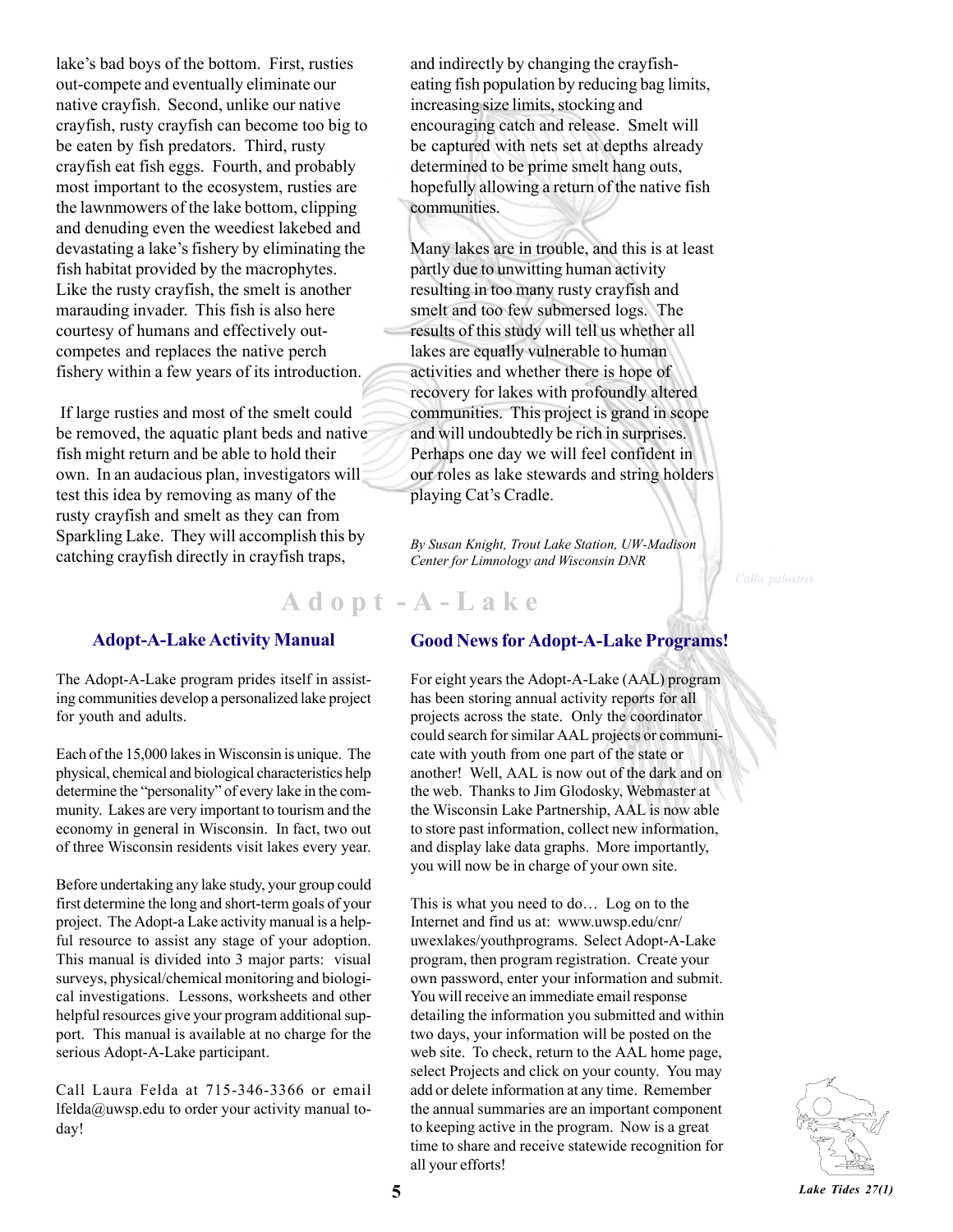

2002 marks the twenty-fourth anniversary of the Wisconsin Lakes Convention. The oldest and largest state lakes conference in the nation has a new look and a new location. As always the convention will cover topics ranging from aquatic plants to zoning, but the theme of this noteworthy event will revolve around finding solutions to the challenges associated with the increasing pressure to recreate on Wisconsin waters.

The convention is a wonderful opportunity for you to expand your knowledge and share your experiences on lake issues with some of the nation's leading authorities. Representatives and experts from across the nation will be gathering in Green Bay for a thorough airing of some of the most critical topics. These individuals come from major recreational water user groups, the boating and personal watercraft industry, tournament fishing, academia, state government, and various agencies. The Convention will give us an opportunity to clarify issues, look at new technologies in personal watercraft and boating, look for common ground, and find solutions to the challenges arising from the spiraling demand for recreation on and near the water.

We encourage you to seek out and invite a person or an organization whose idea of what is fun on the water may differ from yours. Invite them to join us in Green Bay to discuss the philosophies we have in common as well as the points on which we differ. We would also like to invite enthusiasts of all water sports and members of environmental groups and lake organizations to join us in March. We can learn from each other and work together to provide ways for all of us to enjoy our lakes and to protect them, while having a safe and gratifying recreational experience. If you are new to the lake or a seasoned lake lover, this is a great occasion for you and your lake organization to learn and share much in a short period of time. It is a great time to answer your questions about lake management, meet new friends and catch up with old ones. If you want to help find solutions to make your time on the lake more enjoyable this convention is a must!

**Things to do in Green Bay** Come to the convention early and stay late! The Regency Suites features large and luxurious suites and superb dining. The KI Convention Center is the newest in the state, and within walking distance of the Neville Public Museum, shopping and restaurants. Visit the renowned Weidner Center for a play or the Green Bay Packer Hall of Fame.

**Lodging Information KI Convention Center/Regency Suites**, 333 Main Street, Green Bay, WI 54301 (800)236-3330 or (920)432-4555. Room price includes full breakfast and two hours of complementary beverages in the evening. Other nearby hotels include **Holiday Inn-City Centre**, 200 Main Street, Green Bay (920)437-5900. *Please refer to the Wisconsin Lakes Convention when reserving your room.*

## **Wisconsin Lakes Convention**

**March 7-9, 2002 Green Bay, Regency Suites**

*The oldest and largest state lakes conference in the nation has a new look and a new location.*

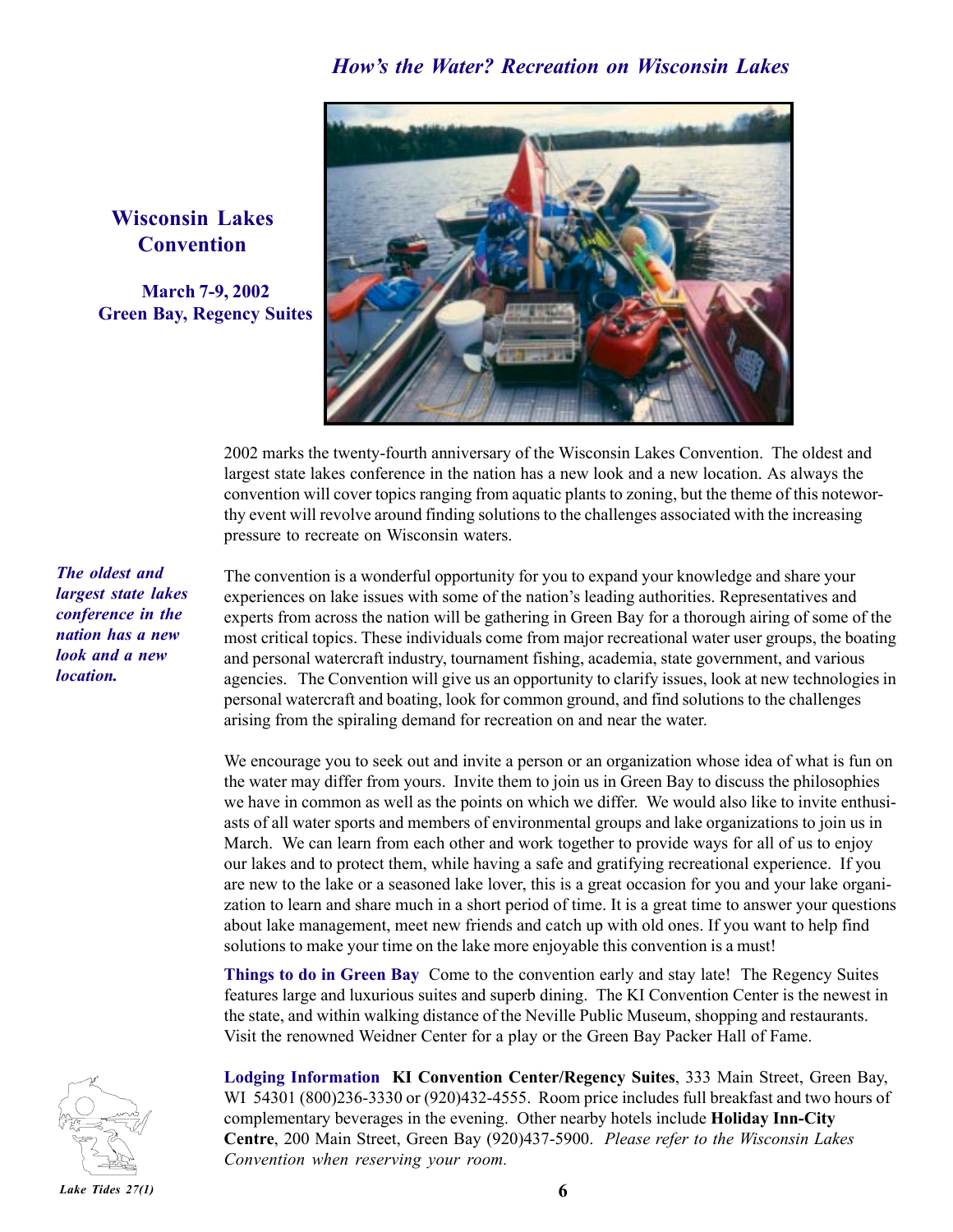## *Howís the Water? Recreation on Wisconsin Lakes*

#### **Thursday, March 7, 2002**

*The pre-conference workshop will explore the issues, solutions and future of recreational use in Wisconsin and on the nationís waters. A host of great presenters from across the nation, representing advocacy groups, the water recreation industry and government agencies will join us to answer questions and explore solutions to the growing demand for recreational use on our lakes. The workshop will provide a unique opportunity for you to increase your understanding of how to deal with various recreational issues such as personal watercraft, water toys, boating, tournament fishing, light and noise pollution and limiting conflict on the water. Join us and bring your neighbors to start off 2002!*

| 8:00-9:00    | Registration                                                                |
|--------------|-----------------------------------------------------------------------------|
| 9:00-11:45   | <b>Opening remarks</b>                                                      |
|              | Water recreation and invasive species in Wisconsin                          |
|              | Lieutenant Governor Margaret Farrow (invited)                               |
|              | Boating trends and the future of boating in Wisconsin                       |
|              | John Lacenski, Boating Law Administrator, WDNR                              |
|              | The national boating industry and the future of boating                     |
|              | Mick Blackistone, National Marine Manufacturers Association                 |
|              | The technology and future of two stroke and four stroke out board engines   |
|              | Representative of Mercury Marine                                            |
|              | The implications of changes in the law of navigable waters                  |
|              | Roger Walsh, President Elect, WAL                                           |
| $12:00-1:00$ | Lunch                                                                       |
| $1:00-4:30$  | Water toys: issues and trends                                               |
|              | Norm Mears, CEO, RAVE Products                                              |
|              | The technology, the issues and the future of personal watercraft            |
|              | Representative from the Personal Water Craft Industry Association           |
|              | Trends in noise pollution                                                   |
|              | Les Bloomberg, Director, The Noise Pollution Clearing House, Montpelier, VT |
|              | The impact of boat wakes and prop wash on bottom sediments                  |
|              | Dr. David Hill, Penn State                                                  |
|              | <b>Panel discussion</b>                                                     |
| $4:30-5:30$  | Pre-conference Registration                                                 |

#### *NEW for 2002 -Evening Workshops and Art Show*

Thursday, 7:00 p.m.

The Convention is expanding. This year you will be able to participate in some fascinating and informative workshops. Work with experts and learn more about building wooden boats and kayaks, fly fishing, photography, rock hounding, aqua scope construction and much more. There is no extra fee and you do not need to pre-register.

Join us at our first art show! "Lake beauty" is the theme at the Lakes Convention Art Show. Share your photos and artwork at the convention. For more information and to register, contact JoEllen Seiser at wal@coredcs.com or 715/342-8020.

| Friday, March 8, 2002 |                                                                                      |  |  |
|-----------------------|--------------------------------------------------------------------------------------|--|--|
| $7:30-9:00$           | Registration – Check in                                                              |  |  |
| $8:00-9:00$           | Exhibit hall opens                                                                   |  |  |
| $9:00-11:30$          | <b>Plenary session</b>                                                               |  |  |
|                       | How's The Water - A multi-media 35mm slide presentation                              |  |  |
|                       | Initiatives in aquatic plant management                                              |  |  |
|                       | Learn about significant legislative changes, new rule development, and aquatic plant |  |  |
|                       | management in Wisconsin.                                                             |  |  |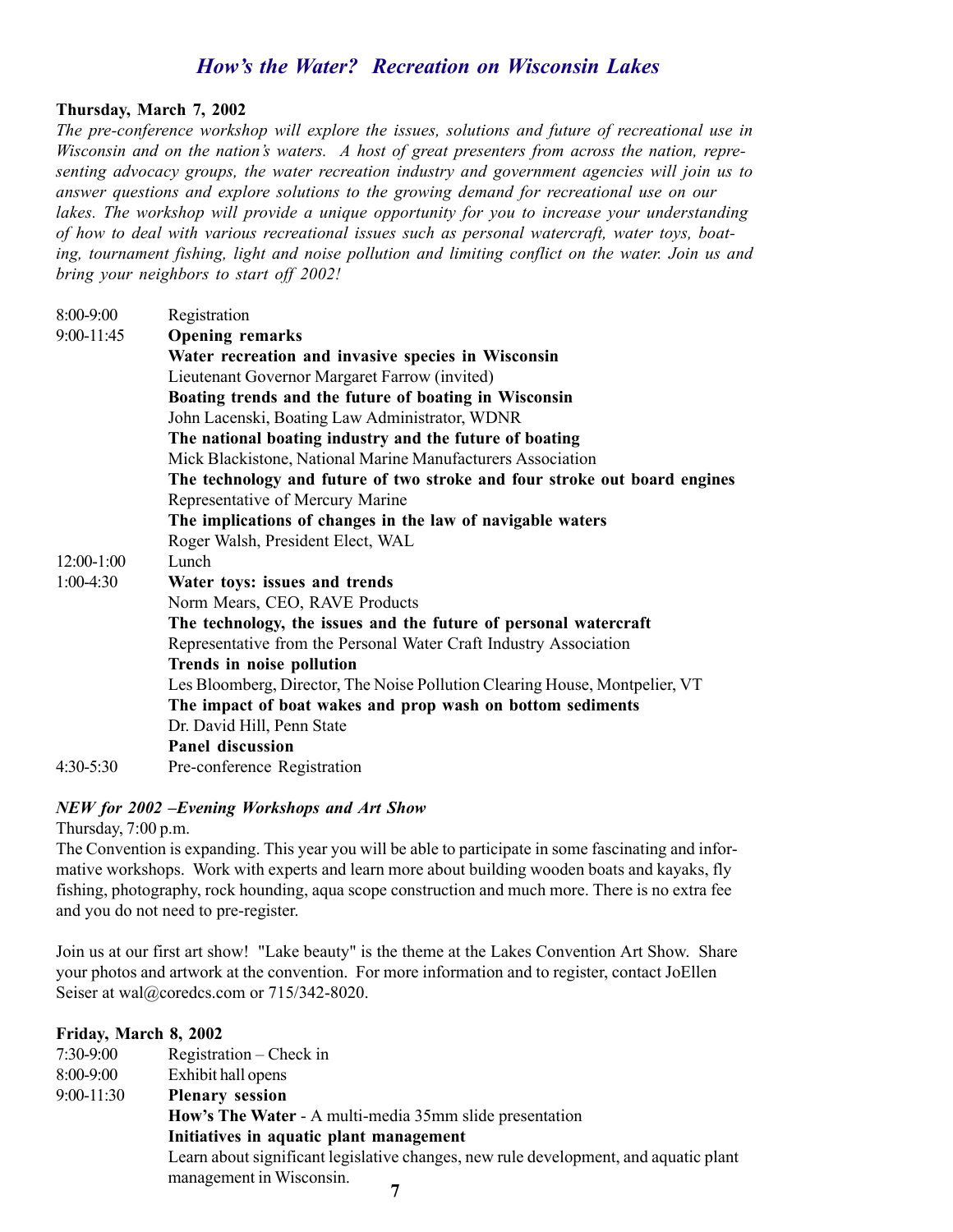#### **Tourism and Wisconsin waters**

Richard "Moose" Speros, Secretary, Department of Tourism **Panel discussion.** Wisconsin legislators and industry representatives discuss and answer your questions on key issues relating to Wisconsin lakes and the future of water recreation in Wisconsin.

#### **Future of water recreation**

Bill Geist, nationally recognized futurist

11:30-1:30 Lake Stewardship Luncheon Awards Banquet

1:30-2:30 Workshop Stream #1 (8 concurrent sessions)

1:30-4:30 Chat tables and Poster Session

1:30-4:30 Workshop: **Aquatic plants at the root of a healthy lake eco-system**

3:30-4:30 Workshop Stream #2 (9 concurrent sessions)

5:00-7:00 Exhibitors Reception

6:00-8:00 Special Sessions ñ **Purple loosestrife** workshop and **Everything you want to know about dissolved oxygen meters**

#### **Saturday, March 9, 2002**

| $6:40-7:00$   | Check in for WAL Annual Meeting            |
|---------------|--------------------------------------------|
| $7:00 - 8:15$ | <b>WAL Annual Meeting</b>                  |
| 8:30-9:30     | Workshop Stream #3 (8 concurrent sessions) |
| 10:00-11:00   | Workshop Stream #4 (8 concurrent sessions) |
| $11:15-12:30$ | Closing ceremony-food and refreshments     |

#### **Workshop Streams**

**Aquatic ecology:** In this stream experts will answer your questions on aquatic ecology. This is a bug's eye view of lakes, dragonflies, the importance of coarse woody debris in littoral zones and the ecology of fish management.

**Laws and water:** Ask questions and get answers from attorneys and others who specialize in water and conservancy law. Get updates on the latest developments in water law and insights on various lake issues. Look for discussions on water law, the public trust doctrine, conservation easements and the ordinary high water mark.

**Nuts and bolts of lake management:** This session will explore the day-to-day details of operating a lake organization. This is a chance to work with the pros and learn the finer points on running a lake organization effectively.

**Shaping shoreland regulations:** Wisconsin's shores have seen major changes over the past decade. In this stream we will explore the following topics: shoreland zoning, the science behind the rules, the meaning of nonconformity, using classification to establish more protective local shoreland zoning ordinances, and citizen participation in ordinance amendment initiatives.

How's the water? : Recreation on Wisconsin lakes: A continuation on the theme of the Convention, this stream will focus on the water recreation issues affecting our lakes and rivers. We will look at the impacts of shoreland lighting, the future of boating and personal watercraft in Wisconsin, water toys, tournament fishing, and future directions.

**Invasive species in Wisconsin:** Wisconsin waters are under increasing pressure from a host of exotic creatures. Join experts and legislators as we discuss ways to deal with these unwelcome critters and plants.

**Show me the money: lake grants and management:** Learn how to access state grant dollars and use them to preserve and protect your lake. This discussion addresses effective strategies for planning, protection and restoration. Find out which organizations are eligible, requirements for application, and proposed rule changes.

**The business of lake management:** Lake businesses from around the region share their expertise. A view from the private sector on grants and working with consultants.

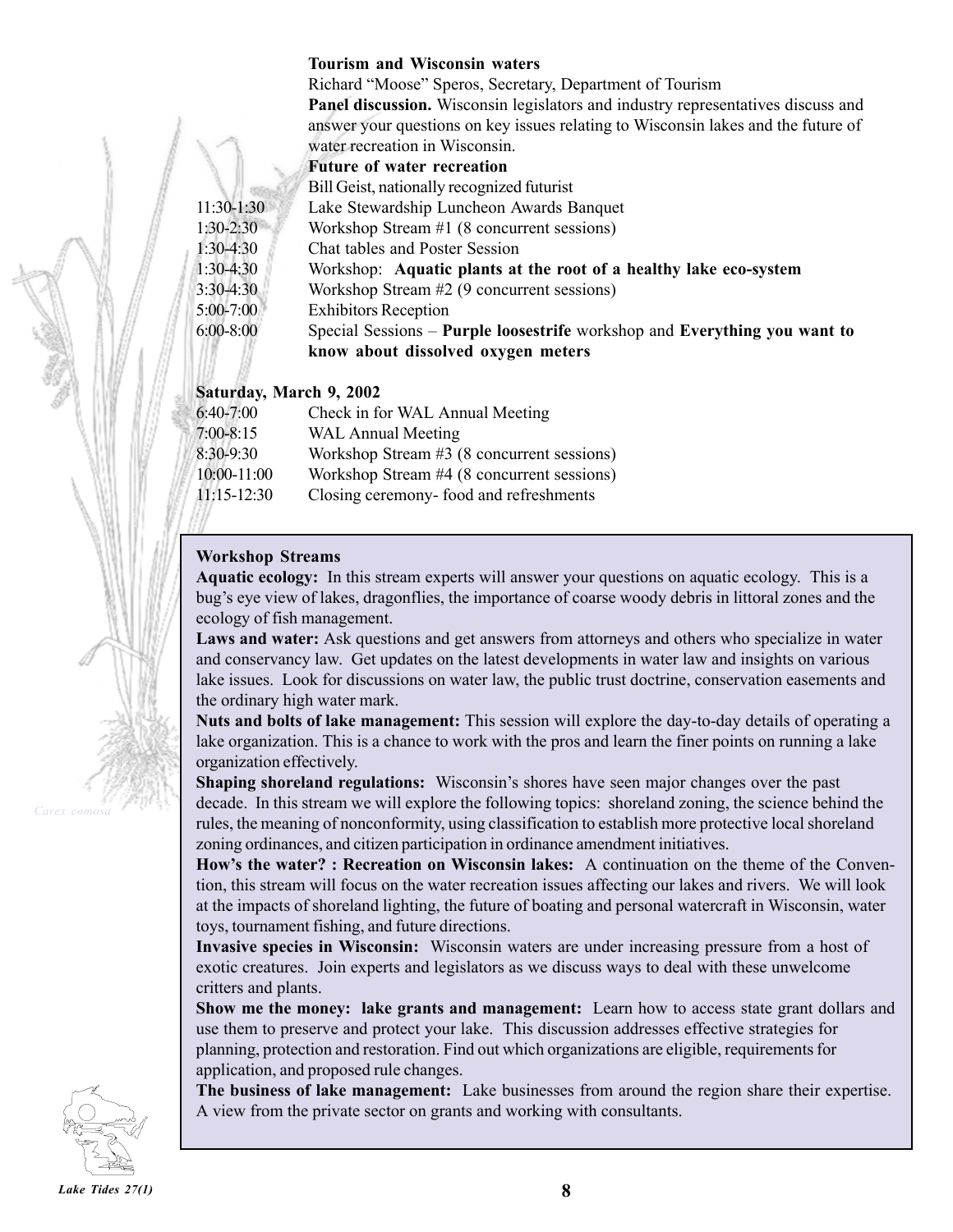

## How's The Water? - Recreation On Wisconsin Lakes 24<sup>th</sup> Annual Wisconsin Lakes Convention, March 7, 8, 9, 2002



| Green Bay |  |
|-----------|--|
|           |  |
|           |  |

| Name: and the contract of the contract of the contract of the contract of the contract of the contract of the contract of the contract of the contract of the contract of the contract of the contract of the contract of the                                                                                                                                                                                                                                                      |                                        |           |  |
|------------------------------------------------------------------------------------------------------------------------------------------------------------------------------------------------------------------------------------------------------------------------------------------------------------------------------------------------------------------------------------------------------------------------------------------------------------------------------------|----------------------------------------|-----------|--|
| Address: Andress: Andress: Andress: Andress: Andress: Andress: Andress: Andress: Andress: Andress: Andress: Andress: Andress: Andress: Andress: Andress: Andress: Andress: Andress: Andress: Andress: Andress: Andress: Andres                                                                                                                                                                                                                                                     |                                        |           |  |
|                                                                                                                                                                                                                                                                                                                                                                                                                                                                                    |                                        |           |  |
| Daytime Telephone: E-Mail: E-Mail:                                                                                                                                                                                                                                                                                                                                                                                                                                                 |                                        |           |  |
| I am representing (Lake) County County                                                                                                                                                                                                                                                                                                                                                                                                                                             |                                        |           |  |
| My lake has sent a rep. to the Convention times. I have personally attended times.                                                                                                                                                                                                                                                                                                                                                                                                 |                                        |           |  |
| Pre-Conference                                                                                                                                                                                                                                                                                                                                                                                                                                                                     |                                        |           |  |
|                                                                                                                                                                                                                                                                                                                                                                                                                                                                                    |                                        |           |  |
|                                                                                                                                                                                                                                                                                                                                                                                                                                                                                    |                                        |           |  |
| Conference                                                                                                                                                                                                                                                                                                                                                                                                                                                                         |                                        |           |  |
|                                                                                                                                                                                                                                                                                                                                                                                                                                                                                    |                                        |           |  |
|                                                                                                                                                                                                                                                                                                                                                                                                                                                                                    |                                        |           |  |
|                                                                                                                                                                                                                                                                                                                                                                                                                                                                                    |                                        |           |  |
|                                                                                                                                                                                                                                                                                                                                                                                                                                                                                    |                                        |           |  |
| Vegetarian meal request [<br>No separate meal tickets will be issued                                                                                                                                                                                                                                                                                                                                                                                                               |                                        | Total     |  |
| Workshop                                                                                                                                                                                                                                                                                                                                                                                                                                                                           |                                        |           |  |
| Friday, March 8 (1:30 pm-4:30 pm, limit 25) Aquatic Plants at the Root of a Healthy Lake Eco-System.<br>A hands-on approach to aquatic plant identification. Take this unique opportunity to work with state experts<br>and learn more about aquatic plant ecology and identification. Includes your aquatic plant collection kit.                                                                                                                                                 |                                        |           |  |
|                                                                                                                                                                                                                                                                                                                                                                                                                                                                                    |                                        | \$10.00 □ |  |
| No refunds issued after February 25, 2002<br>Program subject to change without prior notification                                                                                                                                                                                                                                                                                                                                                                                  | <b>Total Registration Fee Enclosed</b> |           |  |
| Lodging information: KI Convention Center/Regency Suites, 333 Main Street, Green Bay, WI 54301 (800)236-3330 or<br>(920)432-4555. Rates are: \$91 double occupancy (\$20 for each additional person up to a maximum of 6); \$101 king double<br>occupancy (\$20 for each additional person up to a maximum of 6). Price includes full breakfast and 2 hours of complementary<br>beverages in the evening. Please refer to the Wisconsin Lakes Convention when reserving your room. |                                        |           |  |

Mail form and check payable to UW-Extension, to: UWEX-Lakes, 1900 Franklin St., CNR-UWSP, Stevens Point, WI 54481. Phone (715)346-2116, e-mail uwexlakes@uwsp.edu. Sorry - no telephone or credit card registrations accepted. You will receive confirmation and additional information upon registering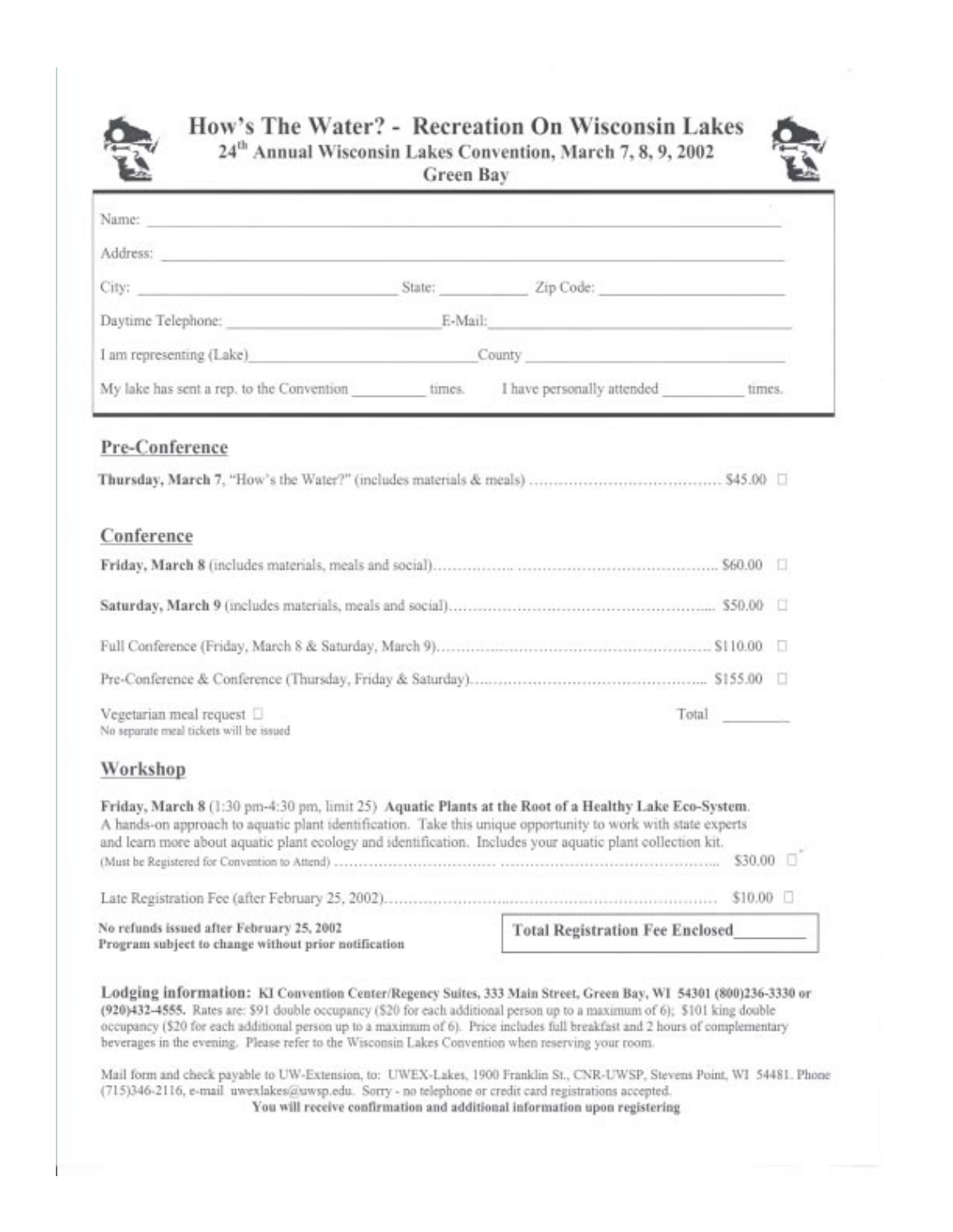### **The Relationship Between Public Lands and Your Property Taxes: The Case of County Forests**

As shoreland owners review their annual property tax bills, they no doubt wonder what they are paying for and why they are paying so much. Lakefront property owners have been enjoying a steady appreciation in the value of their property, but at the same time they feel the sting of the higher taxes associated with that higher value. Some may question the role that public lands play in the overall scheme of property taxation. Does public ownership of lands raise taxes by taking land off the tax roll? Who pays for public land acquisition? What affect does public land have on nearby property values?

*The depression further worsened a bleak situation, and droughts turned scrubby re-growth and slash into a tinderbox, fueling fires that occasionally reached catastrophic levels.*



There is no simple answer to these questions, in part because there is no single type of public land. Federal, state, county and local governments all own land for different reasons with different impacts on local budgets. Each public land program also has different revenue sources, with some programs relying heavily on property taxes and others from "own source" revenue, or money generated from operations. With almost 2.5 million acres, county lands are the largest public land classification in the state of Wisconsin. While counties own land for a number of reasons (utilities, public services, roads, etc.), the vast majority of county land is classified as county forest, and these forestlands are the topic addressed in this article.



**10** *Lake Tides 27(1)* In addressing the issue of public lands, it is important to understand the context in which the different land programs came about. For this reason, the history of county forests is briefly reviewed to provide a sense of how we have come to the current situation. In

addition, it is important to explore the "soft" expenses and benefits that county lands provide as well as the "hard" numbers that measure the direct monetary costs and benefits of the program. In this way, the article provides a more holistic view of the county forest programs in Wisconsin.

#### **History of county lands**

The existing system of county-owned land has its origins in the earliest settler economies of the 19th Century. Much of Wisconsin was covered with forestland, and timber was a valuable commodity for supplying the explosive growth of cities such as Chicago and St. Louis. The laws regulating forest harvest were minimal and rarely enforced. As a result, many timber companies found it easier and more profitable to harvest with little or no concern for forest regeneration. This practice was reinforced by the widespread opinion that the plow would follow the ax, that much of the so-called cutover region was destined to become farmland.

In the early part of the  $20<sup>th</sup>$  Century, the promise of productive farming in the cutover proved more challenging than local boosters had anticipated. The depression further worsened a bleak situation, and droughts turned scrubby re-growth and slash into a tinderbox, fueling fires that occasionally reached catastrophic levels. Farmers abandoned their lands, as did many others who purchased land on speculation. The counties were faced with massive delinquencies in property taxes. At the same time, the remaining settlers in the north woods were scattered about the landscape. This made per-capita costs for public services like schools and road maintenance more than local governments could bear.

#### **Public solutions to widespread public problems**

As the situation turned from bad to worse, the state, counties and towns agreed that public ownership was the most promising path towards reforestation of the landscape and prevention of deadly forest fires. A system of cost-sharing was developed whereby the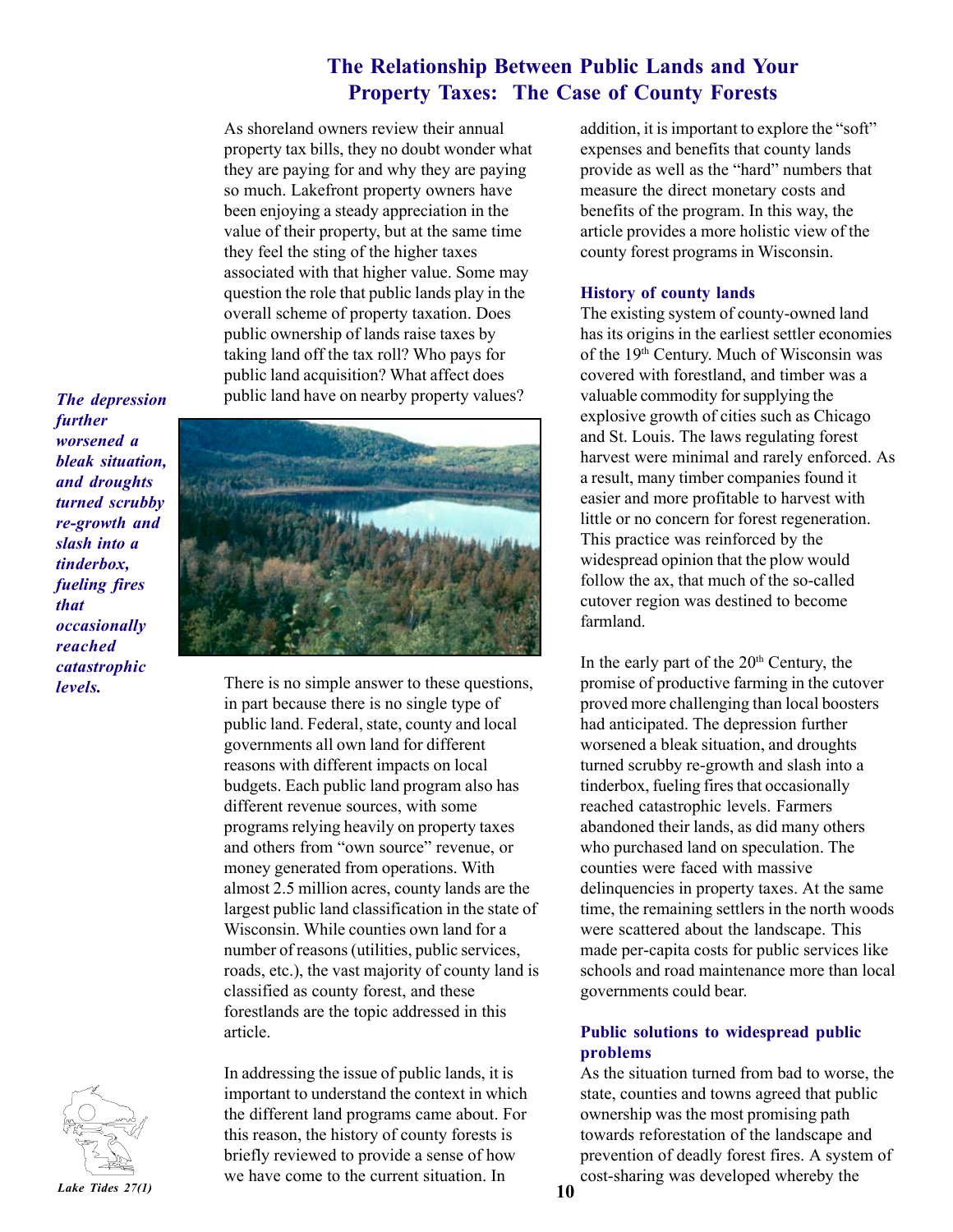state would levy a statewide property tax to fund forestry activities and fire protection. Local governments would take on much of the day-to-day work of forest management. Counties were granted ownership of tax delinquent lands, a move that required a constitutional amendment. Counties were also given the authority to zone rural land and even to resettle scattered households into more concentrated sites. With time and proper management, the forests would return to provide more revenue through future timber harvests. In the meantime, the county lands would be open for recreational enjoyment by Wisconsin residents and distant tourists.

The most recent overhaul to this Great Depression-era system took place in the 1960s when the counties sought to renegotiate the cost-sharing between the state and local governments. During these deliberations, Governor Nelson agreed to yield more money to the counties and towns, but he also sought to ensure that the county forest program would be a permanent public lands system to be actively managed for forestry and recreation, benefiting all Wisconsinites.

Today's county lands cover nearly 15% of the entire state land base. The vast majority of these lands are in the northern half of the state, with some counties owning over a quarter of the local land base. Counties manage these lands for a variety of uses, but timber production is often the most predominant. Many counties receive significant revenue from timber sales. Burnett County, for example, netted almost \$1 million from timber sales in the year 2000, funding the parks and forestry operations and supplying 20 percent of the county's total income. Many counties are also continuing to acquire additional forestland. Most acquisitions are "blocking" purchases or landswaps designed to consolidate ownerrship within a forest boundary and eliminate inholdings.

#### **What's the bottom line?**

The impact of the county system of forestland for the Wisconsin taxpayer is complicated because it varies from county to county and year to year. On the cost side, one must consider the operating expense of running the forest system, the direct cost of acquiring any

additional lands, and the foregone revenue from land not in the taxable property base. On the revenue side, one can measure gross and net revenue from timber sales, direct payments from the state for county land management, and indirect state aids that are tied to the size of the local government tax base. In addition, compared to most other land uses, county forest land is less expensive to provide services to.



*County forests protect watersheds.*

A number of studies have been conducted by state government offices, the University of Wisconsin, and local governments to determine the net total of the above costs and revenues. These studies have repeatedly found that local governments, be they counties, school districts, or towns, are relatively unaffected by county land ownership since direct state payments and state aids make up for the lost tax base. The story told again and again by these studies is that county land acquisitions are revenue neutral for local governments.

#### **ìSoftî costs and benefits: property values and industry**

Beyond the "hard" balance sheet of revenues and expenditures one can try and identify the indirect effects of county lands on local governments and economies. It is well established that public lands yield a great deal of amenity value to residents and nonresidents through the provision of outdoor recreation and scenic beauty. Properties adjacent to county lands are often valued higher than similar properties without county lands. The amenity values of county forests no doubt contribute to the overall growth in private land values in the northland. The potential downside is evident when lowincome households cannot capitalize on this

*The story told again and again by these studies is that county land acquisitions are revenue neutral for local governments.*

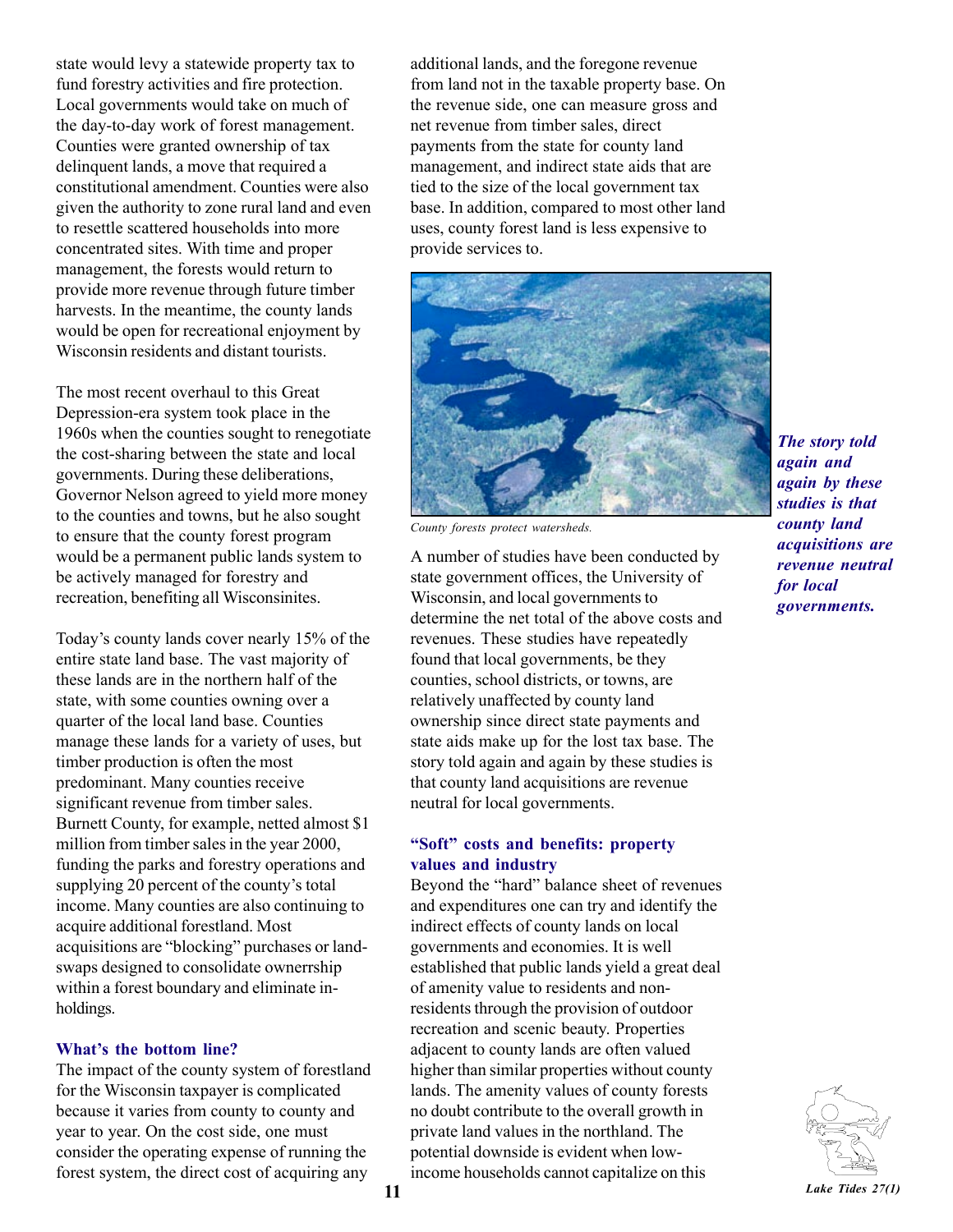value growth without leaving their residence. In other words, unlike a growing bank account from which funds can be withdrawn, it is difficult to "cash in" on the increased value of a home.

Tourism is a long-established activity in the northland due in no small part to the public lands base of the area. The outdoor recreation opportunities bring money to the region that is spent on a variety of goods and services. The costs of tourism are comparatively low, but they are evident in resource degradation and occasional crowding and conflict.



*no small part to the public lands base of the area.*

*Tourism is a longestablished activity in the North due in*

*Land ownership in Wisconsin*

Timber harvesting and processing based on county forests also support a large and relatively stable industrial base that may otherwise not exist in the state. From paper mills to furniture manufacturers, forest products provides income, demands other commercial inputs, and contributes to the local property tax base. The Fox River Valley, for example, relies heavily on the timber supplies of county and other lands for much of the paper-related processing in the area. Timber harvesting on county forests, however, can be contentious when people express concern over possible effects on scenic or recreation values. Many people are not aware of the prominent role that forest harvest played in the creation and ongoing maintenance of the

county forest system. In general, the recognition that timber harvesting plays a major role in managing the forest ecosystem and providing access to forested lands supports the view that timber management will continue on county lands for the foreseeable future.

In summary, it is hard to make a solid case against the county forestlands system from the standpoint of direct fiscal costs and revenues. Time and again the analysis has shown that the program is a fiscal "wash" for local governments. The various state aid formulas work to make county land ownership tax neutral, and it could be argued that a disproportionate amount of the state revenue used to fund these programs is collected from outside those counties with the most county land.

Which isn't to say that urban residents are being taken for a ride, as the county forests yield their benefits to all Wisconsin peoplethe urbanized southeast region includedthrough the support of two major industries (tourism and forest products) and through the provision of a diverse and accessible recreation resource. In addition, many people depend on these public lands for their income, while others obtain quality of life benefits from this massive land base. In the case of lakeshore property owners, county forests serve to both protect and beautify a lake's watershed and provide numerous opportunities for recreation. While difficult to quantify, these additional amenities make the county forest system a valuable asset for Wisconsin residents worthy of protection. To get a sense of what the state might have been like without the system, one only need look back at the turn of the 20<sup>th</sup> century and revisit the land degradation, the fires, and the bleak future for Wisconsin's rural counties. Today, the picture is much brighter.

*By Eric Olson, University of Wisconsin-Extension*



*Lake Tides 27(1)* **12**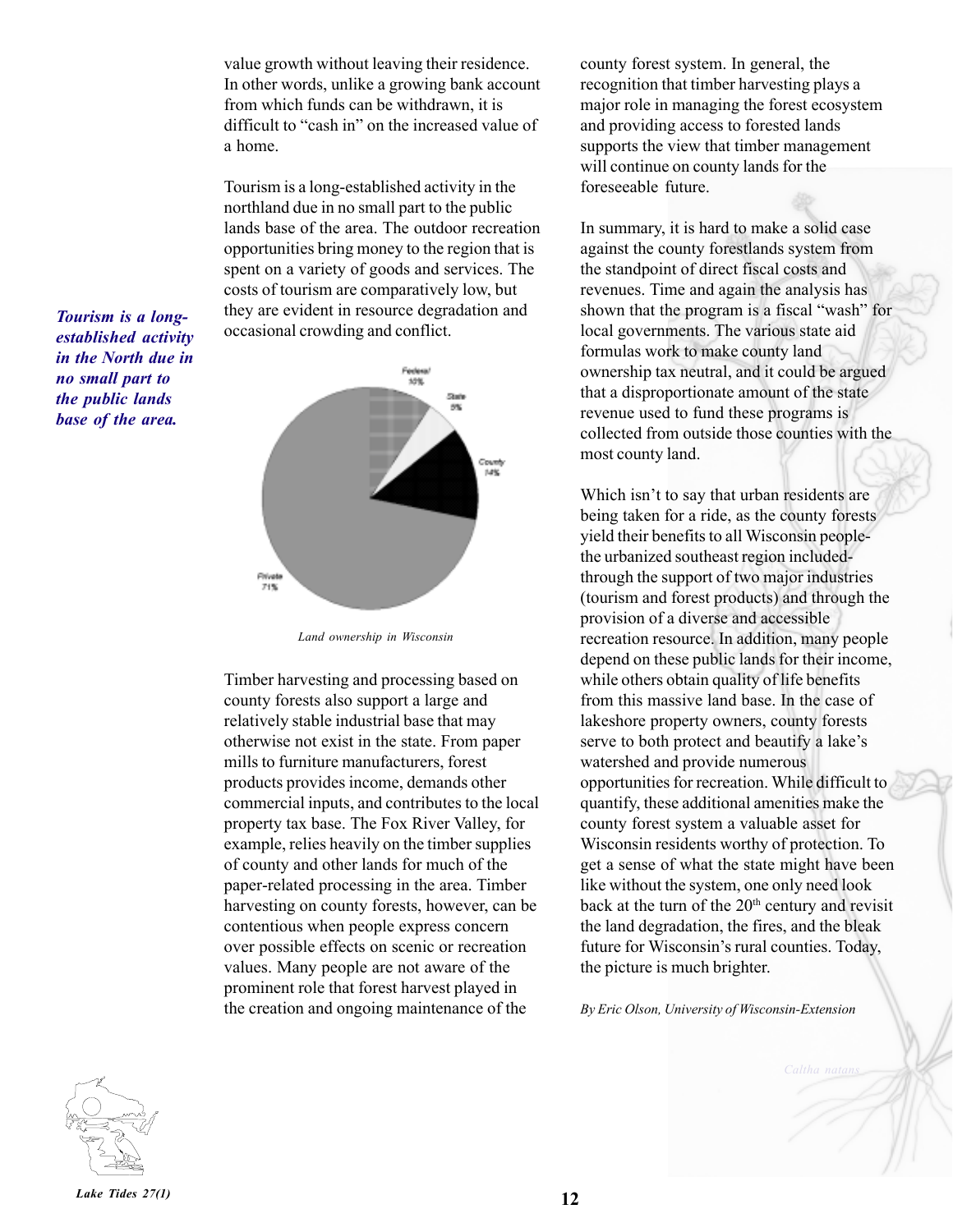## **S e l f - H e l p M o n i t o r i n g**

Are you tired of using that little plastic hand pump to filter the algae out of your water sample? Does it take way too long? Does it lack the suction power to complete the job? Does your hand get tired? Would you prefer to spend about three minutes to complete the job rather than thirty minutes? How does an electric filtering pump that you can make yourself for about \$25 sound as an alternative?

All you really need are a working compressor motor from a discarded refrigerator, dehumidifier or window air conditioner and some basic home repair skills. The principle for the electric filtering pump is simple - a refrigeration compressor is also a vacuum pump. It has two metal tubes coming out of it that are connected to the cooling coils. One tube sucks Freon gas in and the other tube blows compressed Freon out. A third tube is usually present, but is pinched closed at the factory. The tube that sucks Freon in is the vacuum pump side and can also be used to draw in ordinary air, thus replacing the hand pump. With a few adaptations the compressor can be used to force your lake water sample through the chlorophyll filter, and the task will take only a few minutes!

Here's how you can make your own electric filtering pump:

- (1) Skills needed: The confidence to dismantle an appliance using a screwdriver, wire cutters and a hacksaw. Enough knowledge about electricity to replace a power cord and to install a switch using wire nuts. Enough plumbing knowledge to cut copper tubing and to install a couple of brass compression fittings.
- (2) Tools needed: screwdriver, pliers, wire cutters, hacksaw, copper-tubing cutter, miscellaneous home repair tools.
- (3) Parts from your local hardware: about \$10 worth of brass compression fittings (sized to your particular compressor's tubing), an on/off switch, and an electrical box. Finding the appropriate sizes of plumbing parts might prove to be the most challenging part of this project. Be resourceful!

 Optional parts: an automotive vacuum test gauge (if you want to be fancy). These cost about \$15, but you might find one lying around in your garage.

- (4) Equipment: Find a discarded air conditioner, dehumidifier, freezer or refrigerator that has a working compressor. You should have little trouble obtaining a free one; the hard part is convincing your friends that you only need one discarded appliance. The chance that the compressor still works is good because most failures are due to bad thermostats, humidistats or switches, and not due to bad compressors. I recommend using a discarded dehumidifier because the chassis is usually lighter, more compact, and easier to tear down to get at the compressor. Also, since the case, coils, switches and everything except the compressor get thrown away, smaller is better.
- (5) Directions:
	- A. Inspect the appliance to ensure the power cord is a 3-pronger and in good condition... no cracked or frayed insulation! Plug it in and see if it works. If it doesn't, a little temporary rewiring is necessary to bypass all of the switches and test the compressor directly. If the compressor does not work, find a way to politely return the appliance to its owner and find another one.
	- B. Have the Freon removed at a professional appliance-recycling center or by a reputable air conditioning repairperson. I checked



*The Little Pump That Could*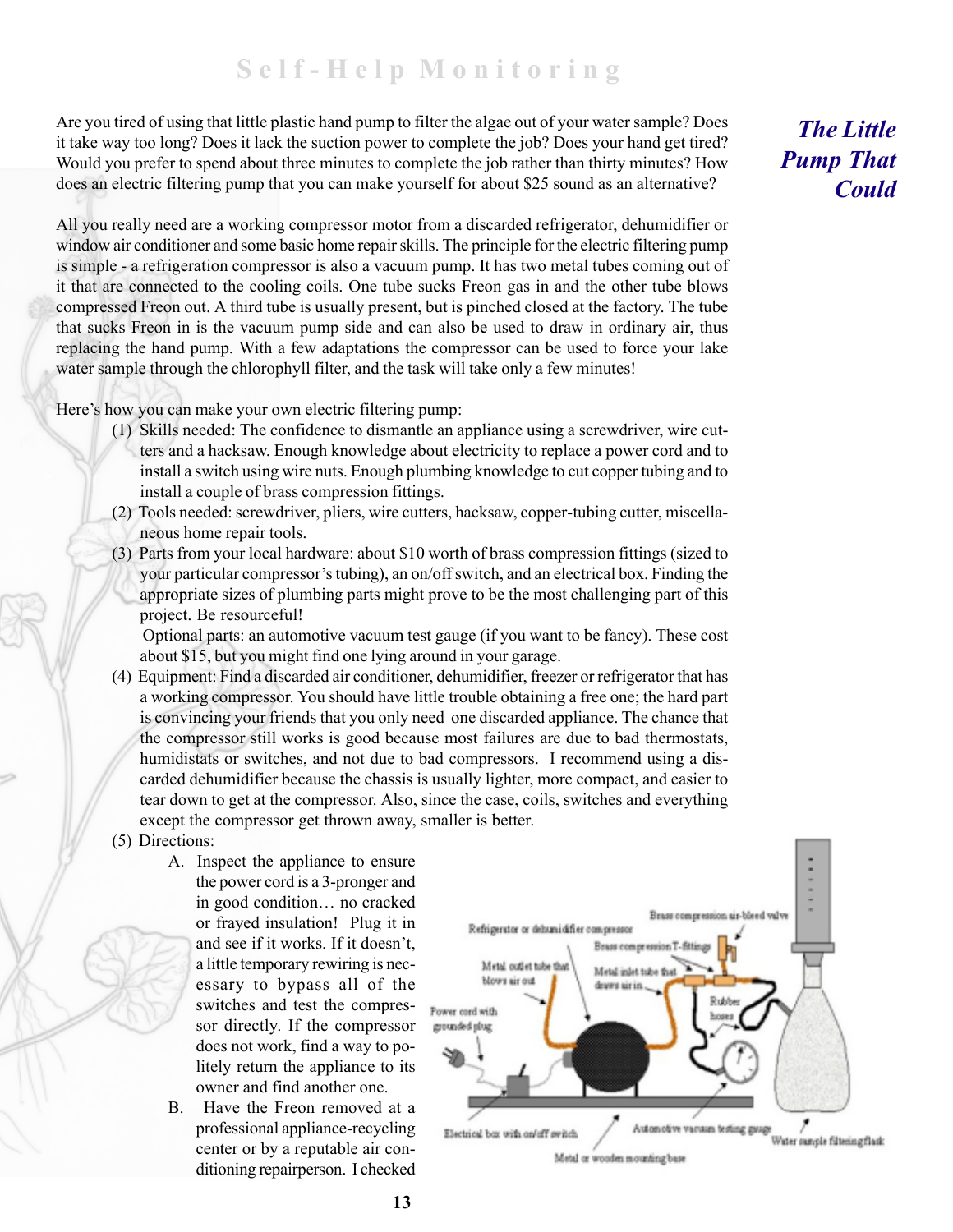the cost to do this at two places and was given a price of \$7 at one and \$30 at the other. **DO NOT remove the Freon yourself.** Not only is this illegal, but it is also dangerous to you and very unfriendly to the atmosphere!

- C. Using screwdrivers, tubing cutter, hacksaw and wire cutters remove all the panels, switches, and coils from the chassis leaving only the mounting base, the power cord, and the compressor with the inlet and outlet tubing attached. When cutting off the coils try to leave as much tubing as possible connected to the compressor. A foot on each pipe is desirable. Be sure to use a plumbing-tubing cutter (not a hacksaw) to do this to prevent damage to the copper pipe ends.
- D. Remove the gooey black insulation from the copper pipes, using lighter fluid or GoJo hand cleaner for the final cleanup. Keep the copper tubing pointed vertically (up) to prevent machine oil in the compressor from leaking out.
- E. Refer to the accompanying diagram to complete the assembly of your pump.
- F. Mount an electrical switch box to the base as shown in the diagram and wire the power cord through the switch to the compressor.
- G. Now the moment of truth... Plug the power cord in and turn on the compressor. One of the copper pipes will be blowing air out and the other side will be sucking air in. Add 2 compression T-fittings to the pipe that is sucking air in using short pieces of copper pipe cut from the tubing as in-between pieces. The T-fittings give you three vacuum ports instead of one. Connect an airbleed valve to one port, an automotive vacuum test gauge to the second port, and the rubber tube from the water sample filtering flask that used to go to the hand pump to the third vacuum port.

You are now ready to filter the algae out of your water sample!

*By Don and Nancy Shaner, SouthTwin Lake, Washburn County*

#### **Filtering pump operating techniques:**

Run the pump only enough to keep the filtering action going. Our pump is capable of pulling 28 inches of vacuum, but we generally let vacuum build to about 22 on the gauge and then shut it off for a while, because the filtering action continues. I've found it needs to be running only 15 to 30 seconds at a time and can then be off for 30 to 60 seconds.

If the flask becomes full of water shut off the pump and open the air-bleed valve to reduce the vacuum before emptying the flask. DO NOT let the flask overfill or the excess water will end up in the compressor!

If oil has spilled or spattered out of the tubing (the one that blows), an occasional shot of "WD-  $40$ " or "3-In-1 oil" can be used to replace it. This won't be necessary if the outlet tube is kept pointed vertically.

Whether you are a Self Help Lake Monitoring volunteer, or just interested in Wisconsin's Lakes, the new Self Help Lake Monitoring website has information that may be of interest to you. You can visit the website at: **http://www.dnr.state.wi.us/org/water/fhp/lakes/shlmmain.htm**

When you visit this website, you can enjoy many new features, including:

- The Self Help Database online, featuring 15 years of lake water quality data collected by thousands of volunteers all over Wisconsin.
- A new online form that will enable volunteers to submit their data over the web, starting this spring.
- A slide show about Self Help Lake Monitoring.
- Lists of award recipients (2001 awards lists coming soon).
- And much more!

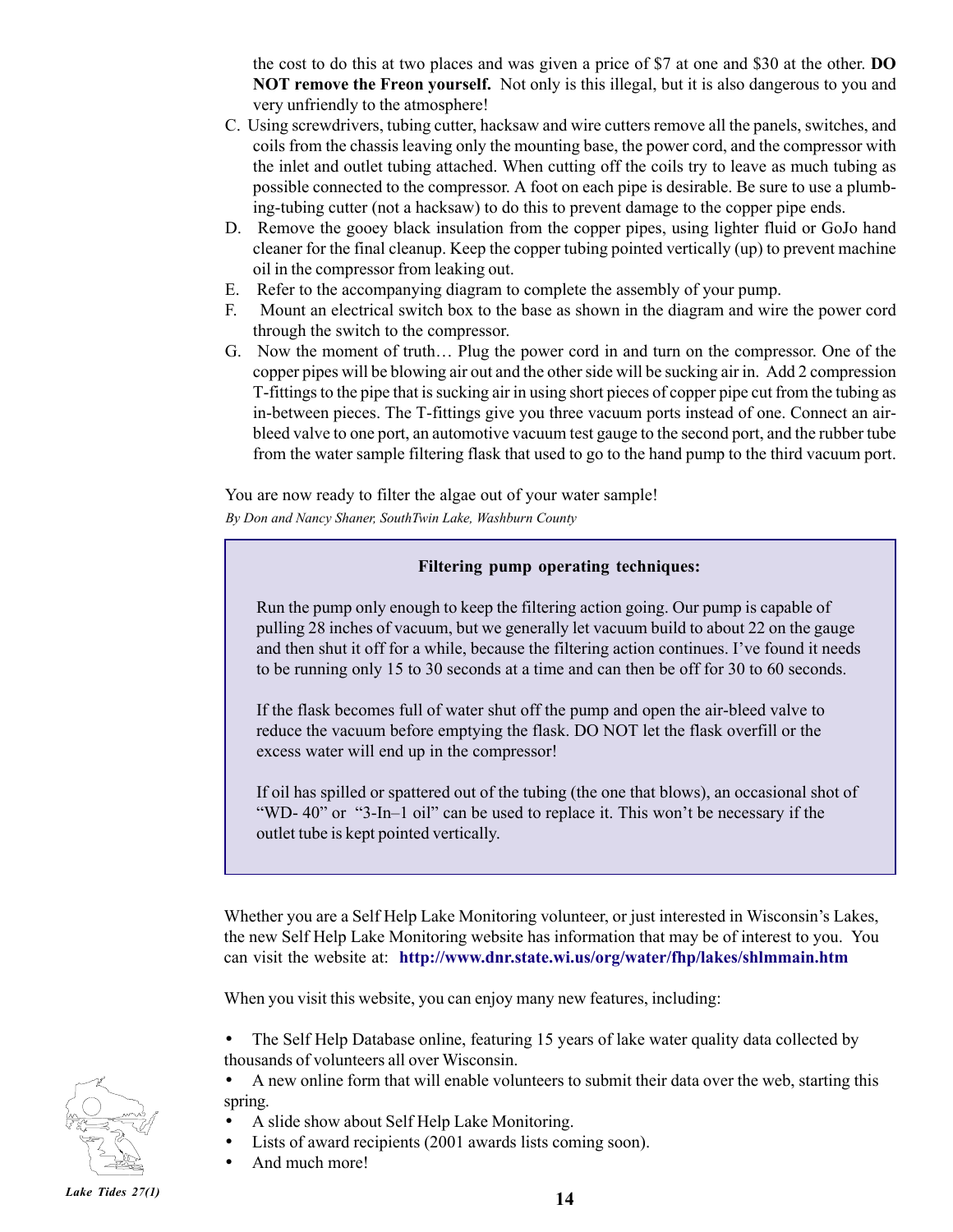**LET IT SNOW!** Snowflakes provide us with many things...beauty, recreation, and of course, frustration (remember those monster snowstorms?). But no matter how many fall from the clouds, each one is unique and lovely. "Snowflake Bentley", otherwise known as Wilson Bentley, was the first person to photograph snowflakes. In the late 1800s, he photographed over 6,000 snowflakes and had no duplicates. The chances of two snowflakes being exactly alike are approximately one in one million trillion!

How is a beautiful 6-sided symmetric snowflake created? It's a fairly complex process, and a cold one. The simple ingredients are a speck of dust and water vapor. The dust absorbs some water vapor to form a nucleus for the ice crystal. The crystal grows into a tiny hexagonal prism (hexagonal due to the molecular structure of water). The crystal grows, sprouting tiny arms that stick out into the supersaturated air. The arms grow at roughly the same rate, and their features are dependent upon the temperature. So depending upon where winds blow the crystal within the cloud, it will form different features. For example, if the crystal blows into a region of the cloud with a slightly lower temperature, each of the arms could develop a plate-like extension. Later on, at a slightly different temperature, each arm could develop a dendritic (tree-like) extension. And so it goes...as the snow crystal blows around on its own unique temperature course its growth pattern is completely unlike any other snowflake.

Of course, there are other shapes to snow crystals besides the stellar (star) shaped. Snow can also be found in plate, column, capped column, needle, spatial dendrite, or irregular crystal shapes. But how can one determine a shape when it melts under warm breath? An easy way to preserve a snowflake is to make an image of it. All you need is a flat piece of glass and a can of clear acrylic spray paint. Chill the spray and clean glass either in the freezer or outside. When it snows, spray the cold glass lightly with the cold acrylic. Catch a few snowflakes on the glass and let the glass sit inside for 15 minutes to dry. Although your flakes will melt, their images will be there to study with a magnifying glass or microscope.



There you have the "short course" on snowflake formation and preservation. For further information, check out this great snowflake website: http://www.its.caltech.edu/~atomic/snowcrystals/. In the meantime, enjoy studying the wondrous tiny beauties of Wisconsin's winter.

*ìUnder the microscope, I found that snowflakes were miracles of beauty; and it seemed a shame that this beauty should not be seen and appreciated by others. Every crystal was a masterpiece of design and no one design was ever repeated., When a snowflake melted, that design was forever lost. Just that much beauty was gone,* without leaving any record behind.<sup>"</sup>

*Wilson "Snowflake" Bentley 1865-1931*